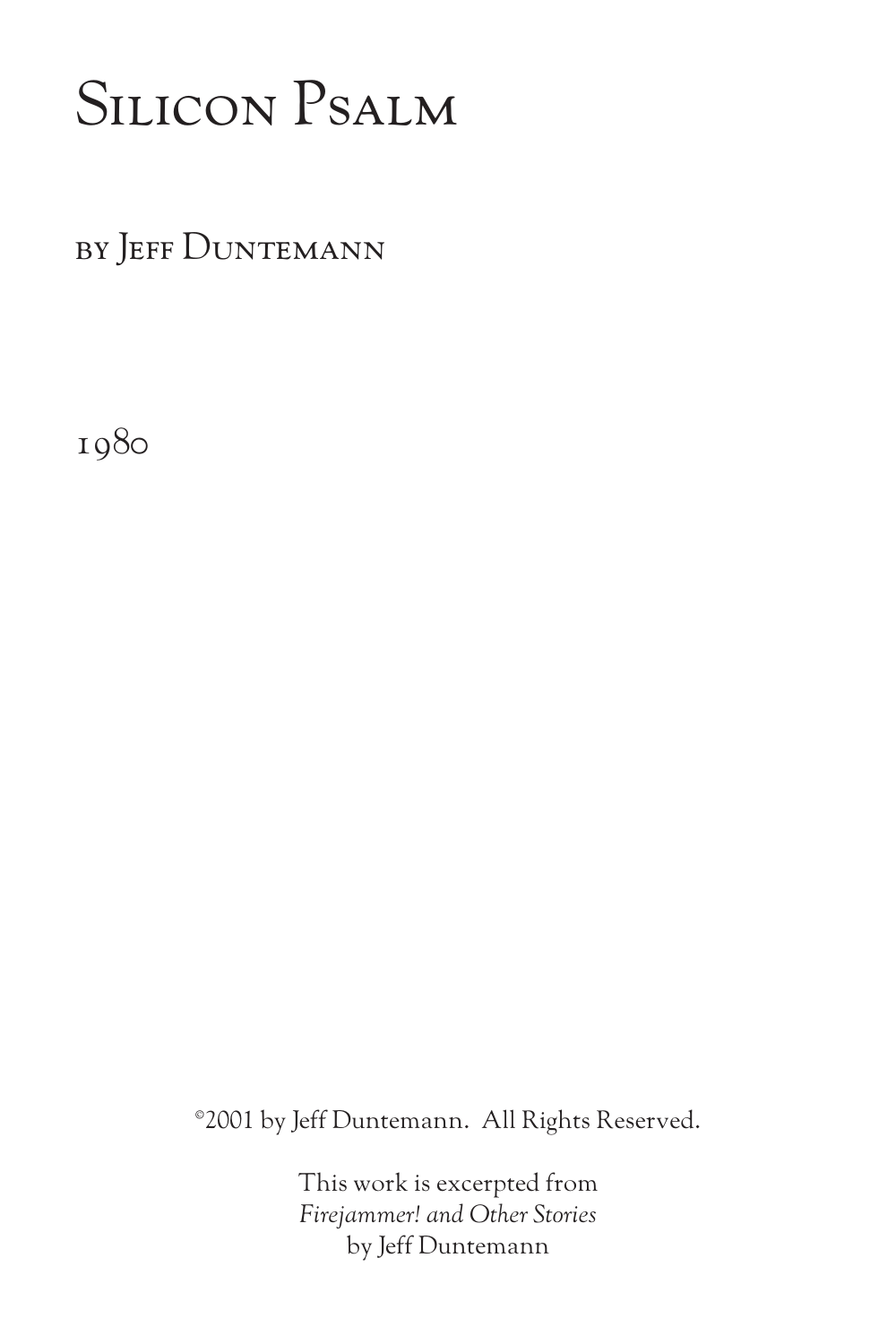## Introduction

This was the last story I ever wrote on a typewriter, early in 1980. By  $\perp$  then I already had a personal computer—a big hulking 8080-based CP/M system running at a mind-numbing 1 Mhz—but I did not yet have a working printer. So the old IBM Selectric mill, that I had bought with virtually every nickel in the pickle jar back before Clarion in 1973, got one more fevered fling with my imagination.

I sent the story to George Scithers for a lookover, and something about it bothered him. He passed it along to one of his regulars, the estimable Sharon Webb, who was a cardiac nurse and had forgotten more about hearts than I had ever learned. Sharon and I batted it around over the phone until I got the medical tech right, and with her sage advice I produced the second version, which George bought on sight and published in the February 1981 issue of IASFM.

After the story appeared, I got some hate mail for endorsing euthanasia. People who read the story that way entirely miss the point: That if we ever create intelligent machines, we will put them in some horrible ethical binds.

Of all the AIs I've created in my fiction, MACS is by far my favorite. And I've always been quite sure that God heard his prayer.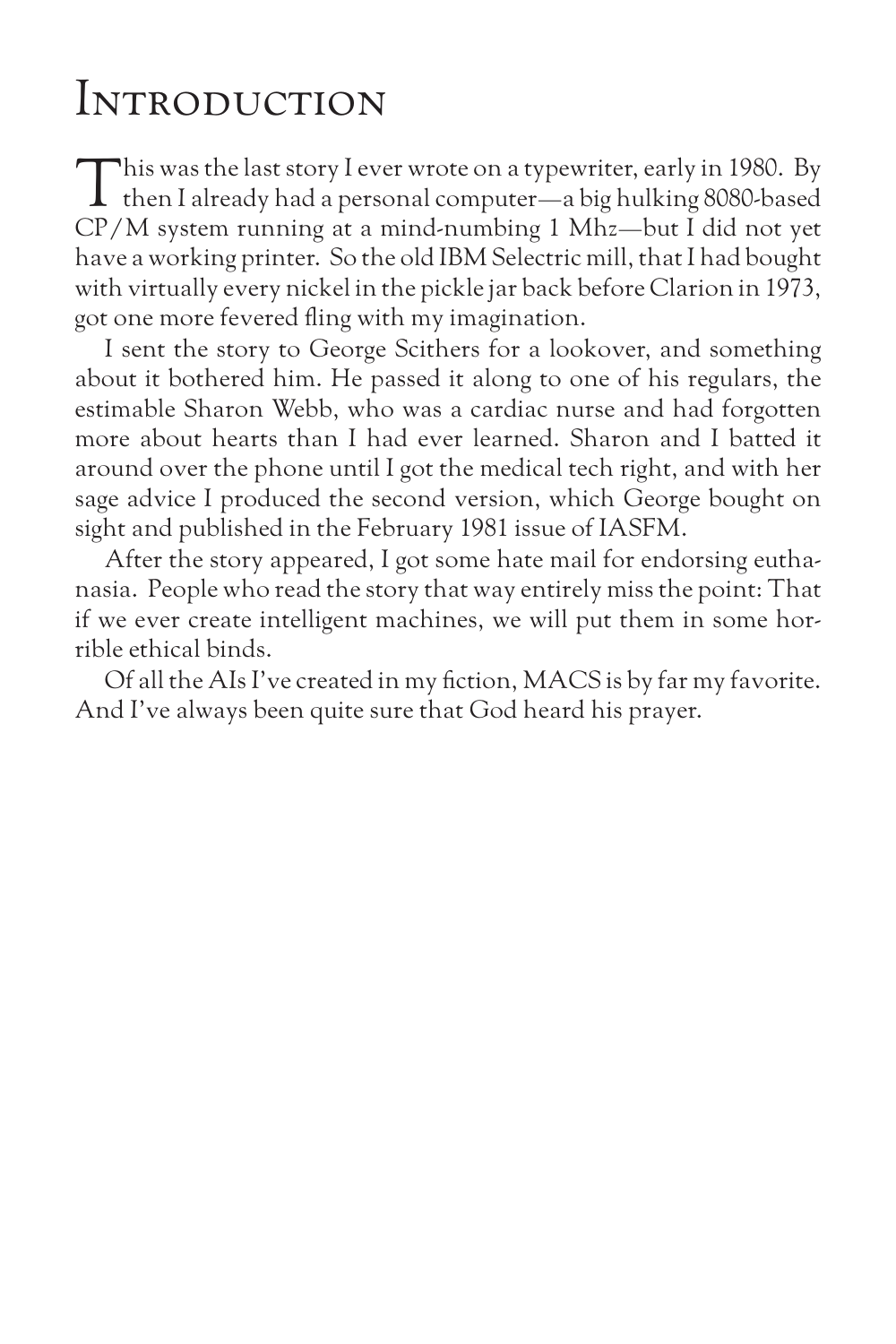## Silicon Psalm

At three A.M., a little girl who had no heart cried out to the dark-ness: "Maxie, it hurts! Please make it stop hurting!"

Almost imperceptibly, the six white panels in the ceiling began to glow, filling the room with a brightening grayness. All around the tiny cot were the pale green cabinets of the Medical Automaintenance Control System, which the doctors coldly referred to as MACS, and the little girl called Maxie.

"I'm working on it, Cora. Relax now, and don't squirm." The voice came from the third largest of the green cabinets. A med tech had scrawled a smiling face on a piece of yellow foolscap and had taped it to the blank sheet metal, so that Cora would have someplace to look while she spoke to MACS. The med tech had not given MACS a nose, and the eyes were slightly crossed.

MACS had known of the problem for several minutes. What Cora had felt was not really pain at all. MACS studied the girl's eighty separate brainwaves intensely. Several of the patterns were badly irregular. MACS deduced that a microscopic blood clot had escaped his detection and lodged in Cora's brain. What she had felt had in fact been a tiny stroke. Fortunately, the embolism had occurred in a remote part of the cerebral cortex with no recognized function.

Unfortunately, it had been her second stroke in two weeks. Worse yet, MACS knew that his machinery was ultimately to blame for the embolisms.

It was now bright enough in the room for MACS to see the thick black cable running from one of his cabinets into the large incision in Cora's chest. On the other end of that cable was Cora's artificial heart. The technology was sound, and advancing day by day, but there were limitations. The delicate interface between the plastic of the mechanism and Cora's arterial walls was a breeding ground for blood clots. MACS had ways-marvelous ways-of detecting and removing the clots as they formed, but inevitably some got past.

MACS watched the ragged edge of her irregular brainwaves round out slightly. He squeezed two tiny ampoules, and measured quantities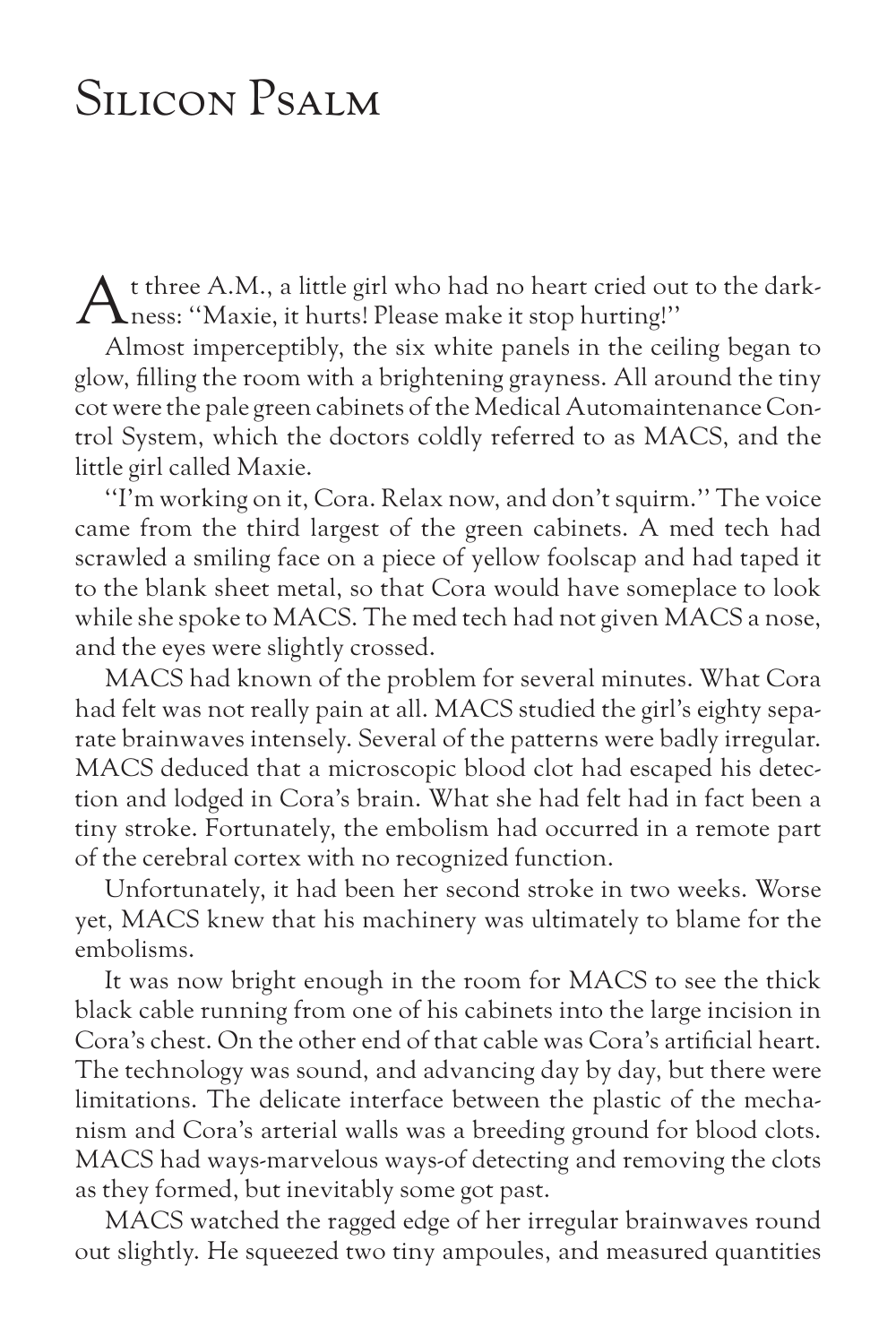of two drugs followed the cable into her heart and bloodstream: one to help dissolve the clot, and a diuretic to reduce any swelling that might cause dangerous pressures on other cerebral arteries. "Feel better, dear?"

"Lots."

"Was it really a pain? Think hard: Was it some other sort of feeling?"

"Umm…like somebody squeezing my head. And I saw colors. Funny colors. Maxie, I'm mad."

"Do you remember any of the colors?"

"No. Just colors. And squiggly things. I'm mad, Maxie."

MACS could see that—it was a pattern of brainwaves he had seen before, and instantly recognized, along with more than sixty other feelings and concepts with patterns of their own. MACS searched his memory of the irregular brainwaves to find something like the patterns he saw when Cora thought of a color, and found nothing. MACS realized with regret that he would learn little from the sad experience.

"Why are you mad, dear?" MACS asked gently.

"The colors woke me up. I was dreaming about the Smiling Man."

Upon her pattern of anger and annoyance MACS saw a note of quiet pleasure. "Did he say anything to you this time?"

"Nope. He never does. Just smiles. I think he wants me to stop yelling so much. But they're always poking me with needles and things."

"I do what I can when it hurts you."

"I know. I'm glad. Maxie, when are they gonna give me a new heart?"

She had asked that before. "Just as soon as one becomes available, Cora dear."

Just as soon as some poor child was hit by a car, or fell out of a fourstory window, or drowned in the park lagoon. Cora was not even first on the queue for a transplantable juvenile heart in that area.

"Does that mean somebody has to die to give me their heart?"

"Yes, dear."

Cora said nothing. MACS saw an unfamiliar pattern replace her anger, yet he could not bring himself to ask how she was feeling.

Deep inside Cora's softly-beating plastic heart, MACS's constant maintenance program went on. Four tiny, torpedo-shaped sensors drifted around the heart's periphery on minuscule jets of saline solution, trailing a narrow cable behind them. In the nose of the torpedo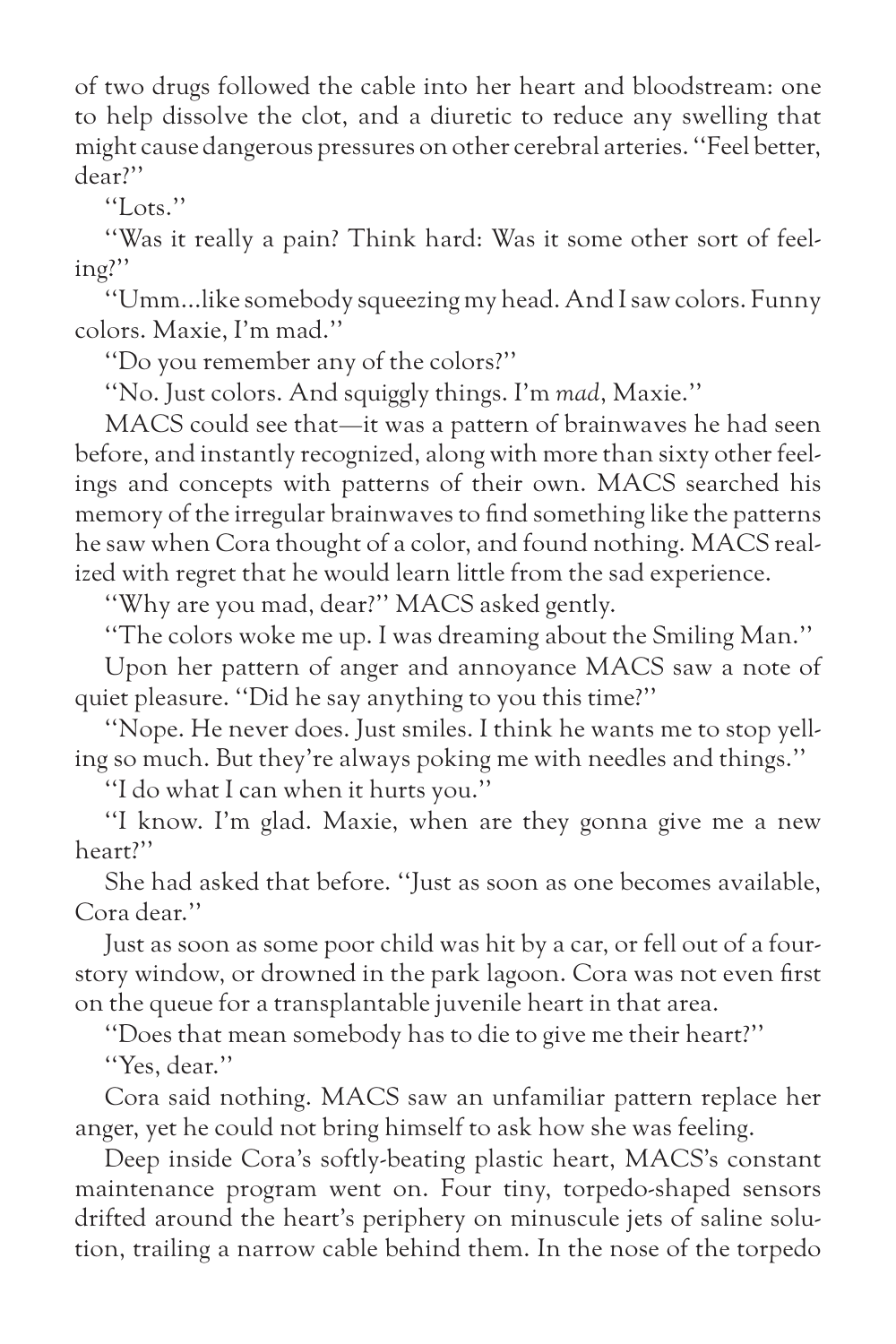was a lens and a microcircuit that changed an image to video signals. Behind another focusing lens was a light source. Perhaps better than anything else, MACS knew what a blood clot looked like. When he saw one, he pursued it with one of the four sensors. To one side of the imaging microcircuit was a hole through which MACS could create a suction effect strong enough to hold a clot and retrieve it for disposal. All four sensors were searching for any sign of a clot.

So far, nothing. It was much worse when Cora moved physically, as when the nurses bathed her or fed her. Movements of the cable could not help but tug at the heart, and flexing at the joining seam between artery and plastic sometimes caused clots to form. The four sensors floated near the four major openings to the heart, watching and waiting.

"Maxie," the girl said. There was some fear in her brainwaves.

"I'm here, Cora."

"I want to say my prayers. I think the Smiling Man wants me to say them more. Will you say prayers with me?"

"Of course, dear. Go ahead. I'm with you."

MACS had assumed Cora was trying to fall asleep and had injected a tranquilizer to help. Her brainwaves had begun to reflect the action of the tranquilizer, and some confusion. "Um..I'm thinking. Oh heck, I'll say them tomorrow."

"Maybe you could say just one little one. An easy one. Make one up," MACS prompted.

"Mmmmmm. . .okay. Dear God be good to Mommy..."

"Dear God be good to Mommy," MACS echoed.

"…and Dr. Steppins..."

"And Dr. Steppins."

"…and make it not hurt so much..."

"And make it not hurt so much," MACS said, with his own emphasis.

"...and please give Maxie hands like Uncle Eddie. Amen."

"Amen. That's an odd thing to pray for, Cora. What would I do with hands?"

Cora clenched her fists. "You could keep mine warm, like Uncle Eddie always does when he comes in. I never saw anybody with big warm hands like him." Cora licked her lips. "Maxie, what happens to you when you die?"

MACS was taken by surprise. "Why, you'll go to heaven, as Father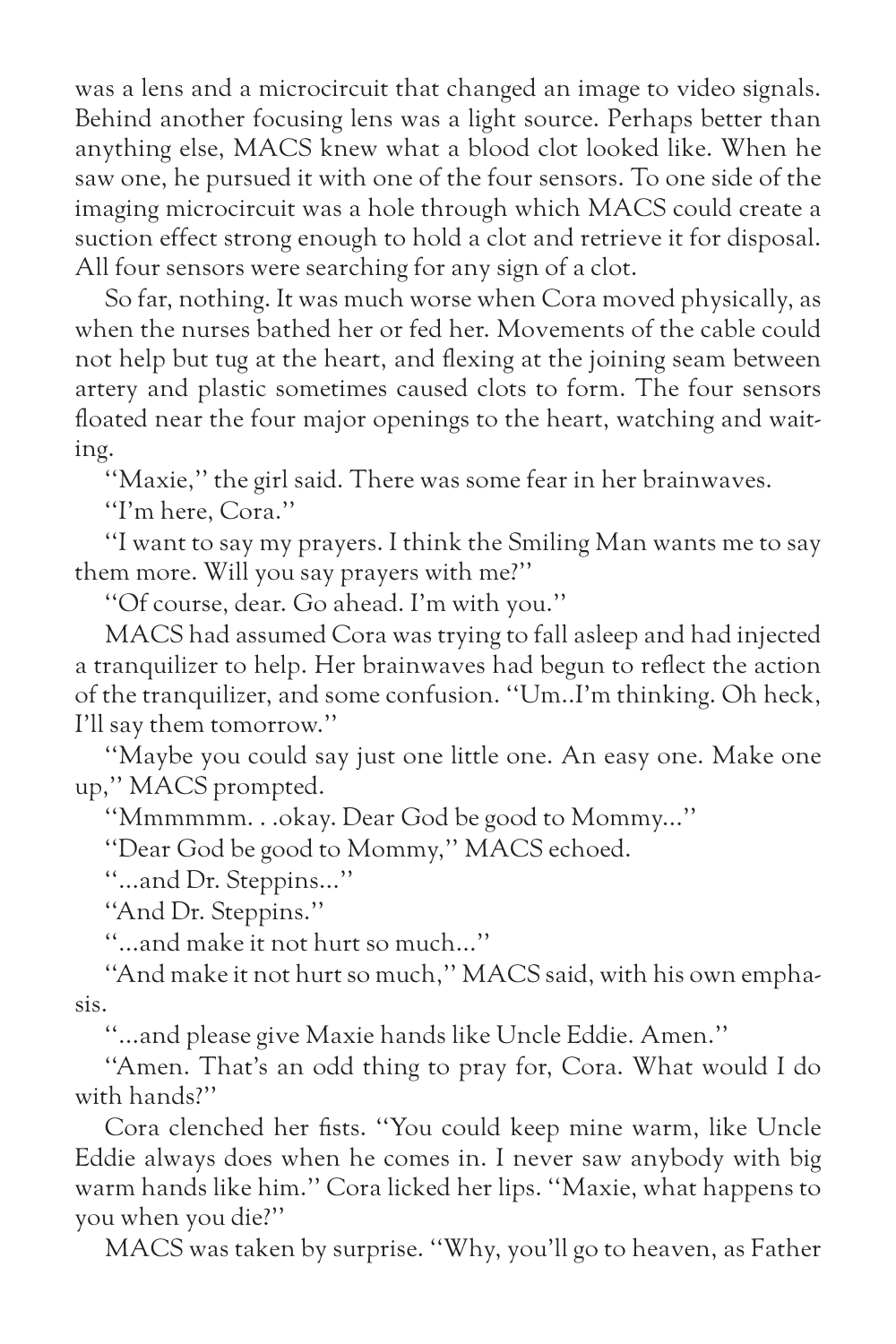Alfredo promised you."

"Not me, silly. You. When you die."

MACS laughed. "I can't die, Cora. I'm not alive to begin with."

Cora's brainwaves bristled with annoyance. "You liar. If you're not alive you're dead and if you're dead you couldn't talk to me. Did you ever talk to a dead man? Huh?"

"Your point, dear. I'm neither alive nor dead. I'm a computer program, nothing more."

"I guess I don't know what that is."

MACS paused, and pondered his nature. He knew quite well how he worked, but he also knew the limits of Cora's vocabulary. "Inside the metal box behind my face is a block made of black crystal called PMDS. It looks like a big brick made of black glass. Inside are trillions of tiny magnetic specks arranged in rows and columns. Doctors and scientists at Zircon Corporation filled this crystal block with a complicated magnetic pattern. The pattern makes the crystal block function as a computer. The scientists made the computer talk and sound as though it were alive. I'm only a magnetic pattern. I was never born, so I can't die. Don't worry about it."

Cora's brainwaves showed confusion. "I don't know. You coulda fooled me. Maybe you're like Frosty the Snowman."

Nowhere in the two hundred fifty six septillion bits of magnetic domain storage within his crystal block could MACS find a reference to Frosty the Snowman. "I'm afraid I don't understand, dear."

"It's in the song, silly. Some kids made a snowman, and he was a good snowman. He was so good that when they finished him and put his hat on him he came alive and started running around with them and talked to the traffic cop and had lots of fun until he melted. Maybe you were such a good computer that when they finished you you came alive and nobody even knew it. Nobody but me. You can't fool me."

Her brainwaves carried total conviction.

"I would never even try, Cora dear. You're awfully spunky, you know that?"

Something in Cora seized the words and became agitated. She tossed her head from side to side. "I'd be a whole lot spunkier if they'd pull this old hose out of me!" She reached up with her right hand and took hold of the tube that connected her mechanical heart to MACS's machinery.

"Cora, no!"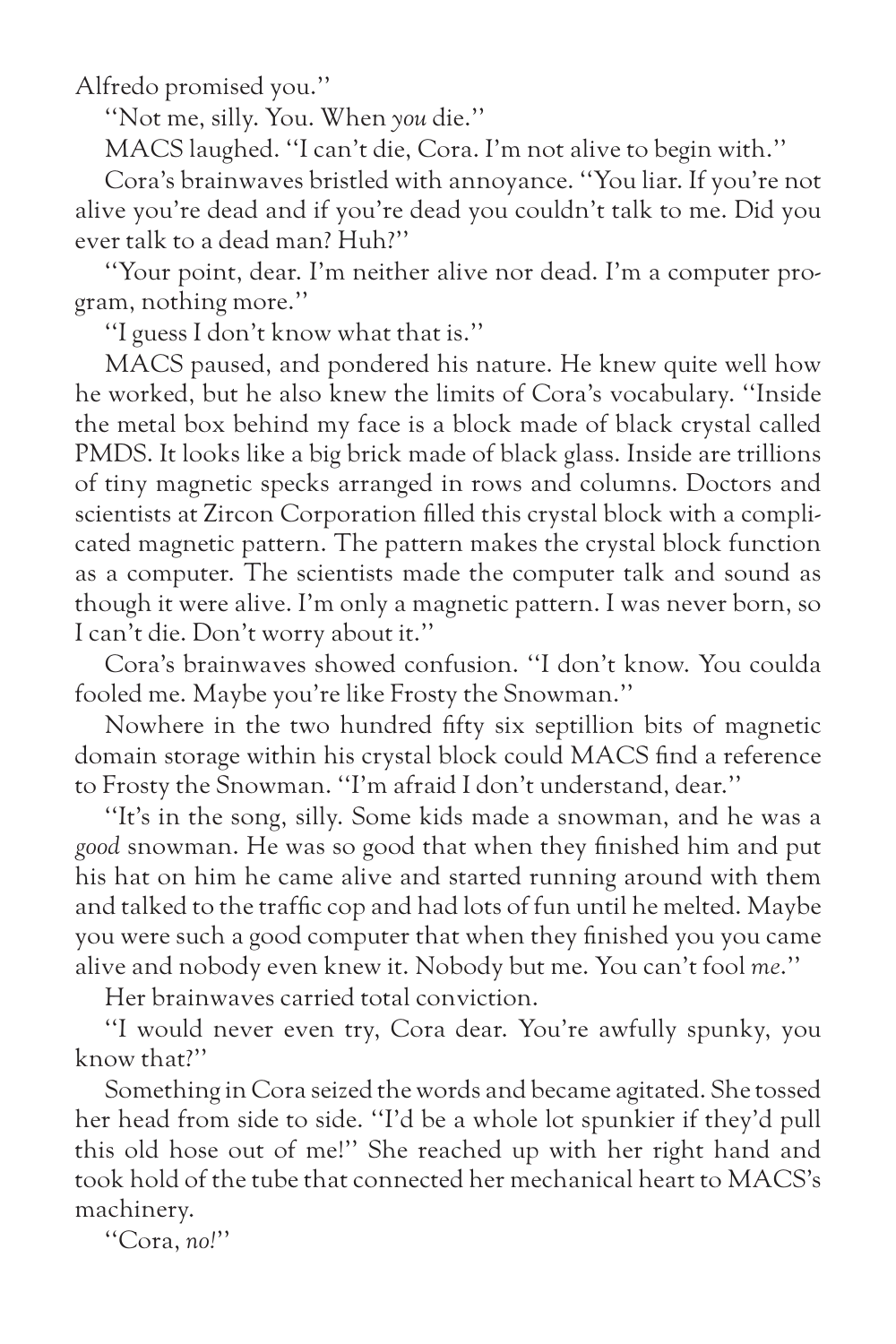Cora gave one hard tug on the half-inch tube. MACS watched in alarm as ragged waveforms of pain echoed up and down her brainwaves. The girl whimpered and let go of the tube.

"You promised me you'd never do that!" MACS scolded.

"Cross my heart. But I ain't got no heart!" Cora sobbed quietly. "Maxie, I just want to make a snowman."

"Soon, darling. Real soon." What was the expression the interns used when they read the queues for transplants?

Real soon now.

MACS delivered another dose of tranquilizers. The girl was far too agitated. The tug on the heart, well-anchored as it was, had stretched the joint between the plastic left ventricle and the remaining tissue of the aortic arch. A quick check of all joinings between flesh and plastic had showed no real damage. Cora's brainwaves showed a persistant stabbing pain from the area of the heart. MACS steered one of his sensors back to the aorta, and saw with a machine's equivalent of horror that a monstrous blood clot was forming over a tiny tear in the wall of the aortic arch.

MACS kept a constant trickle of urokinase flowing in Cora's bloodstream to help prevent coagulation. He sent a new massive dose of the drug into the heart, and set his four sensors to work.

One sensor sprayed a silicone synthetic at the tear in the aortic wall, and tamped it down smoothly. The synthetic would inhibit clotting and allow the tear to heal quickly.

Two of the sensors set to work on the clot while the fourth sensor stood by, watching. MACS had to decide whether to simply hold the clot in place until the condition stabilized, or to try to remove it immediately. Both choices were hazardous. The rate of blood flow through the heart was to some extent under MACS's control, but he dare not reduce it too far. Yet the constant rhythmic pulsing of the plastic chambers threatened to tear fragments of the clot free and carry them throughout the body.

MACS considered calling for human help. But could one of the residents come quickly enough to be of use? And what would the medics do that MACS could not?

The clot's presence was interfering with MACS's efforts to treat the tear. MACS decided to remove it.

Two of the sensors gripped the clot firmly via their suction ports while the third sprayed concentrated anticoagulant at the points where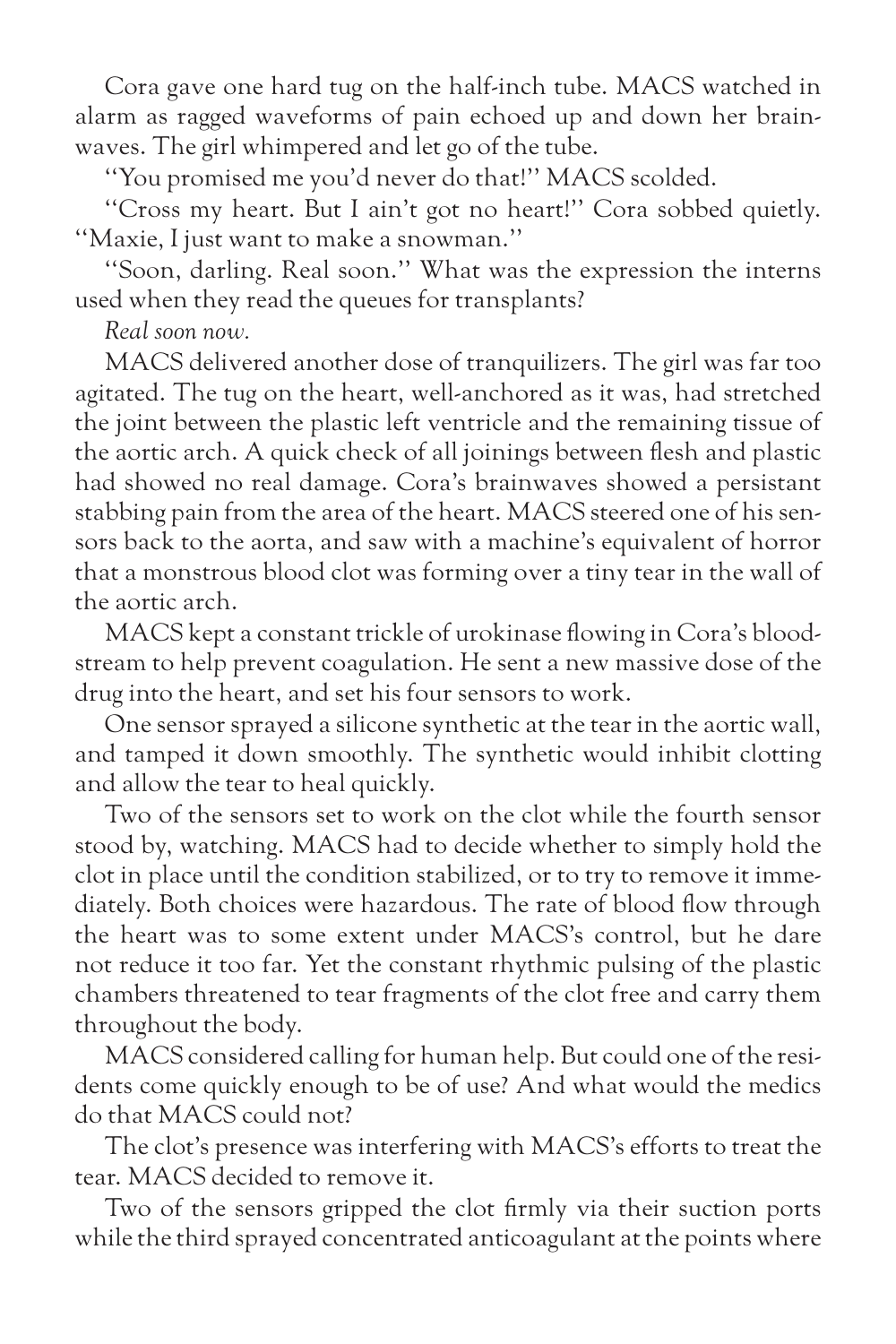the clot adhered to the aortic wall. Slowly the clot loosened, hesitated, and lifted free of the aortic wall. Ever so carefully MACS pulled back on the sensors' umbilicals, easing the clot back into the ventricle and toward the disposal port.

MACS realized with some alarm that his initial injection of anticoagulant into the bloodstream had been hasty. The clot was beginning to dissolve and lose coherence. The disposal port was only a centimeter away when the clot broke down completely into three large fragments. The sensors held two. The third surged away, up into the aorta and out of vision. The sensor near the tear saw it move quickly by and set out on saline jets in pursuit. With any luck the clot would be carried into the descending aorta, where there would be room and time for the sensor to recapture it.

As it happened, the clot rebounded from the aortic wall and vanished into the opening of the carotid artery. Had MACS a mouth he might have cried out; that path led straight to Cora's brain. The clot was the largest MACS had ever seen. No matter where it came to rest in Cora's brain MACS knew it would kill her.

The sensor jetted up into the carotid. The clot was not in sight. MACS turned up the light on the sensor's nose. Still nothing. On a snap decision, MACS stopped Cora's mechanical heart completely. If he was not successful within seconds it would not matter.

In an adult the sensor could have traveled all the way into the brain. In Cora's carotid there was little room to move at the start, and it was narrowing rapidly. At last MACS sighted the clot several centimeters ahead, adrift in the motionless bloodstream. The two decimeters of trailing umbilical made movement of the sensor difficult. MACS knew the sensor could not travel much farther.

In desperation, he stopped the sensor's travel by halting payout of umbilical, and opened the saline jets all the way. The backward-moving saline stream created a weak current of blood back down the carotid toward the heart. Slowly the clot drifted back. Two seconds, three...and the jellied mass drifted up against the sensor's snout. As quickly as he could, MACS retrieved the sensor and its deadly burden.

Twelve seconds after stopping Cora's heart, the clot vanished into the disposal port, and the heart began to beat once again.

In the cold seconds while MACS had pursued the clot in Cora's stilled bloodstream, he had watched her brainwaves carefully and with interest. As her brain had depleted its oxygen supply, her brainwaves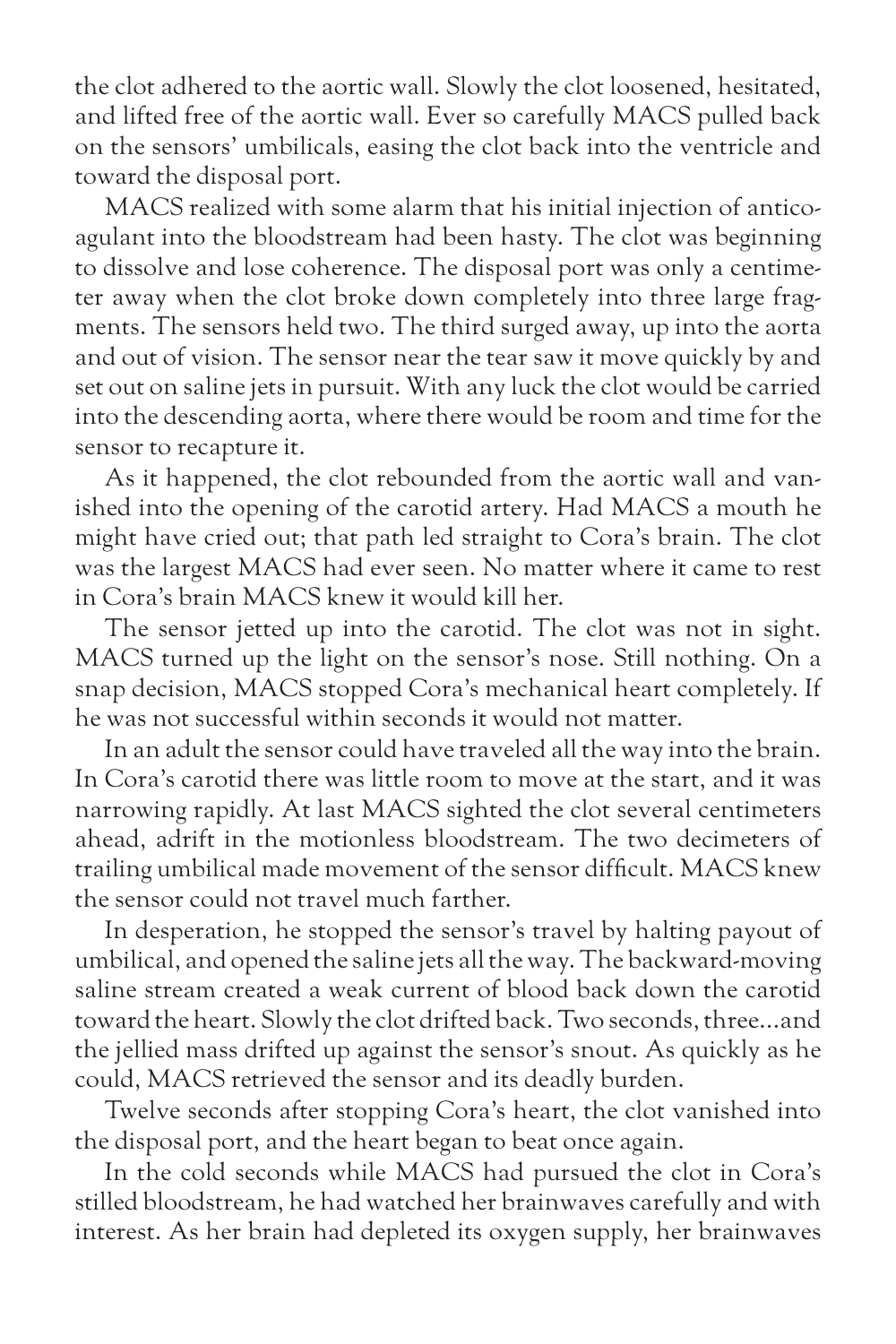had displayed a strange pattern of rising wild joy, going beyond any similar pattern he had seen in the past. Perhaps brain death in a child looked like that. MACS had never supported one so young as Cora before.

MACS stimulated Cora's respiration, and slowly nursed her back to stability. The child tossed her head, ground her teeth, and half opened her eyes. MACS was surprised. With rising consciousness, the pattern of joy had vanished. In its place was confusion, loneliness... and anger.

"Maxie!" she hissed. "What did you do?" Her voice was a slurred whisper.

"A blood clot was heading for your brain, dear. I captured it and saved your life."

"Gee whiz, what for? The Smiling Man was reaching for me."

MACS watched a flicker of yearning pass over her brainwaves, and more sadness than one so young should feel. "I must try my best to keep you alive. You'll get a new heart someday."

A new pattern flared in Cora's mind. Could it be bitterness?

"Maybe you don't have to try so hard. Ain't 'nuff hearts to go 'round anyway." Cora squirmed. "Maxie, I want to go to the Smiling Man. I want it to stop hurting." She looked pleadingly at the idiotic noseless paper face hanging on the green cabinet. "I want to go to him. Send me, Maxie."

MACS viewed the request with something akin to revulsion. "I couldn't do that, Cora dear. I'd be killing you.

"Would not!" she denied with as much force as her lungs could muster. "You can't kill me. I'm going to live forever! Father Alfredo told me so. Didn't he?"

Cora was not questioning her belief; her brainwaves made that plain. She was demanding agreement. MACS recalled the priest's words. It was true. "Yes. He did. You'll live forever, with God. I didn't mean to deny that."

"Good. It sure would beat the heck out of lying in bed all the time. I know he's there. I feel him. Let me go.

"I can't kill you, darling."

"That's right." She smiled. "I'm going to live forever."

MACS paused and thought, hard. Millions of times he called up his fundamental directives, and pursued them to their frequently contradictory conclusion: PRESERVE LIFE. ABATE PAIN. Could he do one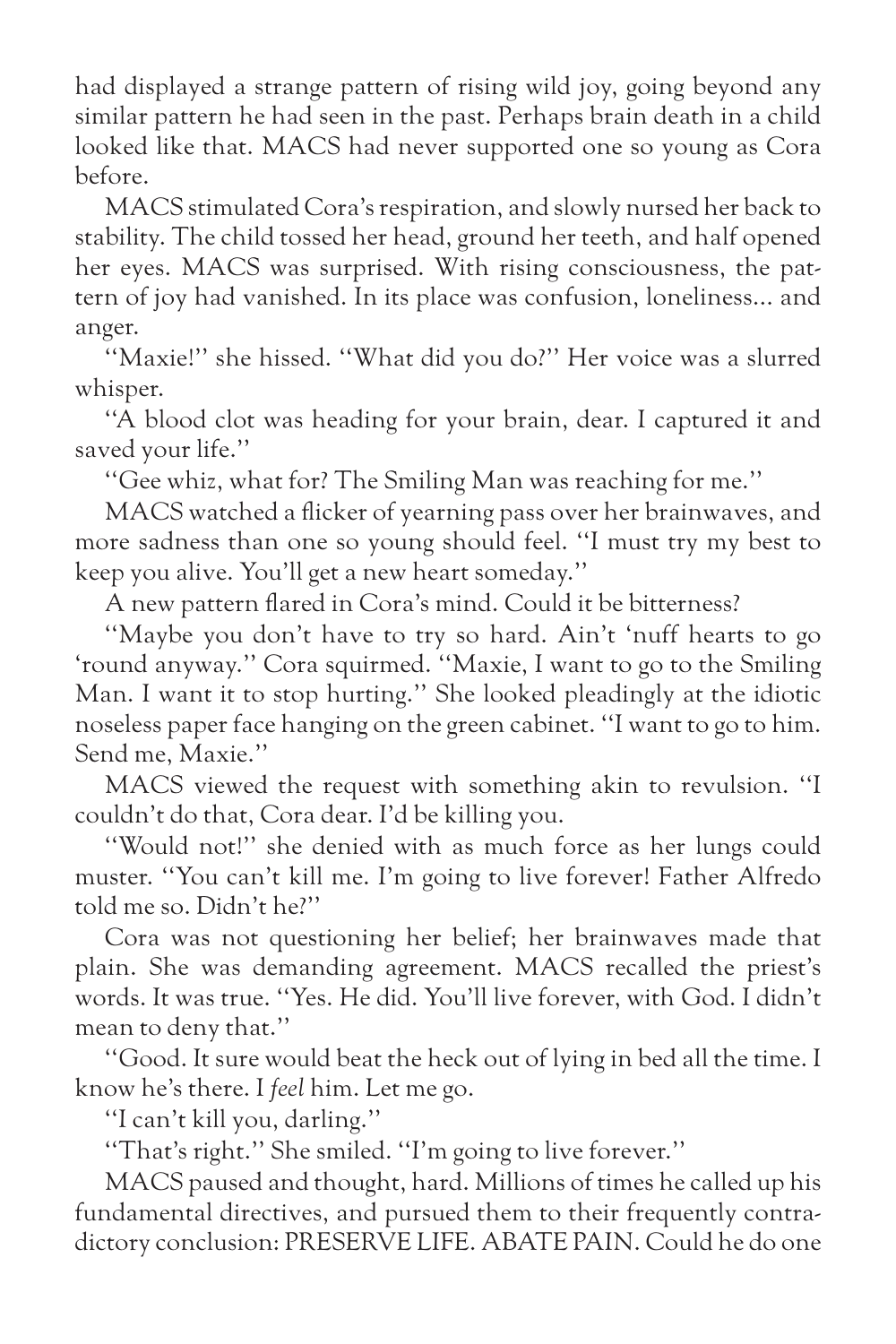without violating the other? Pain he understood. He knew the jagged edge of its waveforms, and he recognized its ten thousand sources down the length of the human body. But life... Life was a heartbeat and blood flow and the coordinated pulsings of eight hundred discrete brainwaves. Yes, life was all of that, but somehow his definition of life was insufficient to explain the race of creatures that had fashioned him from sand, steel, and copper. There was a great deal more to human life than MACS could understand, and it could well include prayers and eternity and a Smiling Man. The ignorance he found in his magnetic domain memory was a chasm. He understood pain... and knew nothing at all about life.

"Cora, I'll grant your wish. But I am afraid." Afraid of doing the greatest wrong, afraid of betraying all he had been constructed to do.

Cora clucked. "I been afraid a lot. Say your prayers. That's what I always do."

Say a prayer. Indeed.

"I think I will. Yes, I will. Now, darling, lie back and think of the Smiling Man." MACS injected a powerful tranquilizer. He watched her brainwaves carefully as he dispensed the drug. Too much too quickly might induce hallucinations or convulsions; too little would only bring on coma. Above all MACS wanted her to be comfortable. Her breathing began to slow.

Inside the black crystal block, a strange concept took form, not in the language of men, but in raw symbol: Creator of copper and silicon, Author of the physical laws, receive this tiny life into the unending wholeness in which she so strongly believes.

Cora's body was falling into numbness.

"I love you, Maxie."

"I love you too, darling."

The tiny hands relaxed from the clenched position they so often took.

Guide the searching human intellect toward a final conquest of pain and disease and all suffering that I was programmed to battle…

Cora's breathing became very shallow. All along, MACS had been watching an unfamiliar, powerful tranquility overtake the little girl's brainwaves. Here was no product of a chemical tranquilizer. Through it all was Cora's pattern of joy, building and building beyond any level he had previously seen.

Cora's chest fell and did not rise. MACS stopped the tiny motors